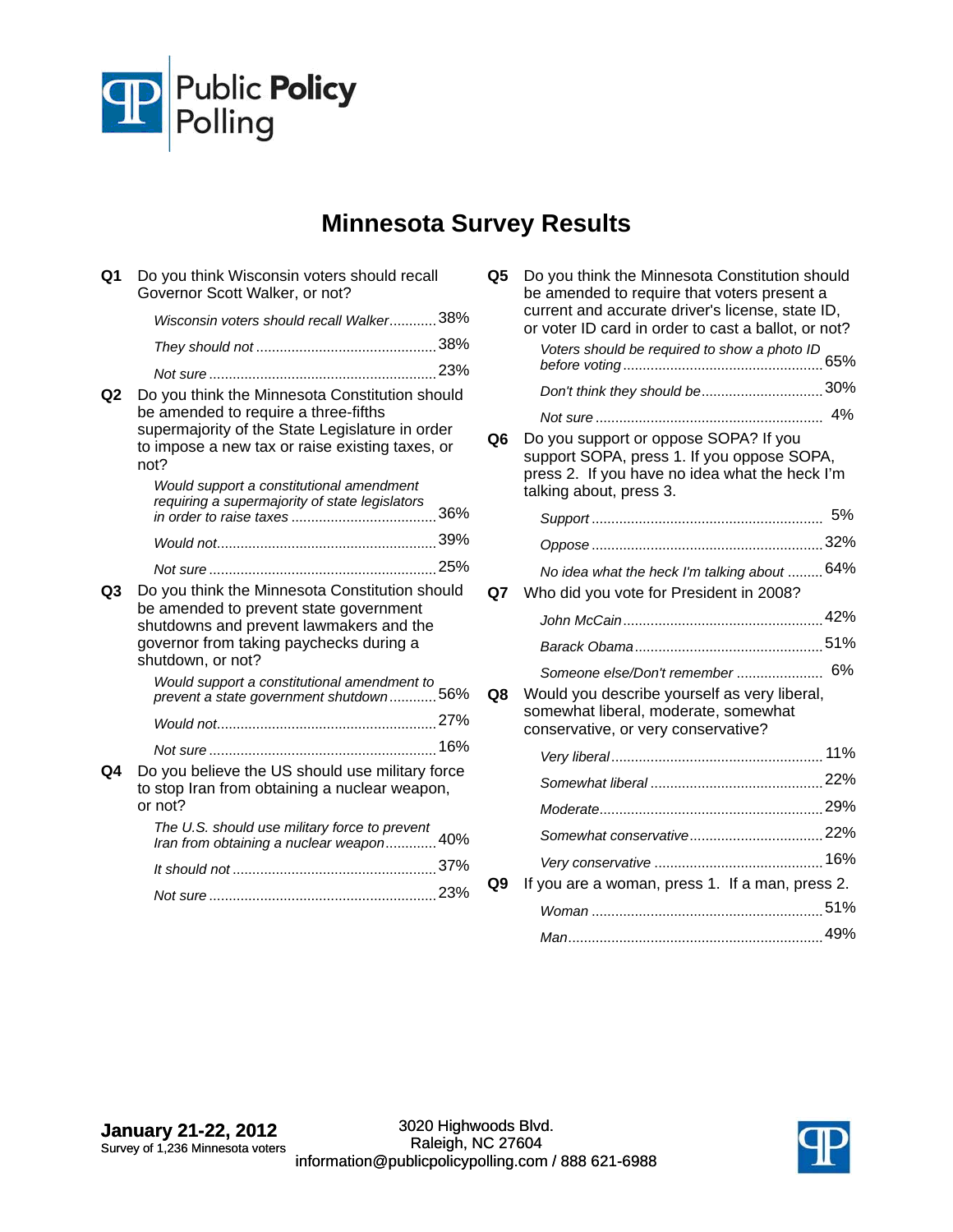

| Q10 If you are a Democrat, press 1. If a Republican,<br>press 2. If you are an independent or identify<br>with another party, press 3. |  |
|----------------------------------------------------------------------------------------------------------------------------------------|--|
|                                                                                                                                        |  |
|                                                                                                                                        |  |
|                                                                                                                                        |  |
| Q11 If you are white, press 1. If other, press 2.                                                                                      |  |
|                                                                                                                                        |  |
|                                                                                                                                        |  |

**Q12** If you are 18 to 29 years old, press 1. If 30 to 45, press 2. If 46 to 65, press 3. If you are older than 65, press 4.

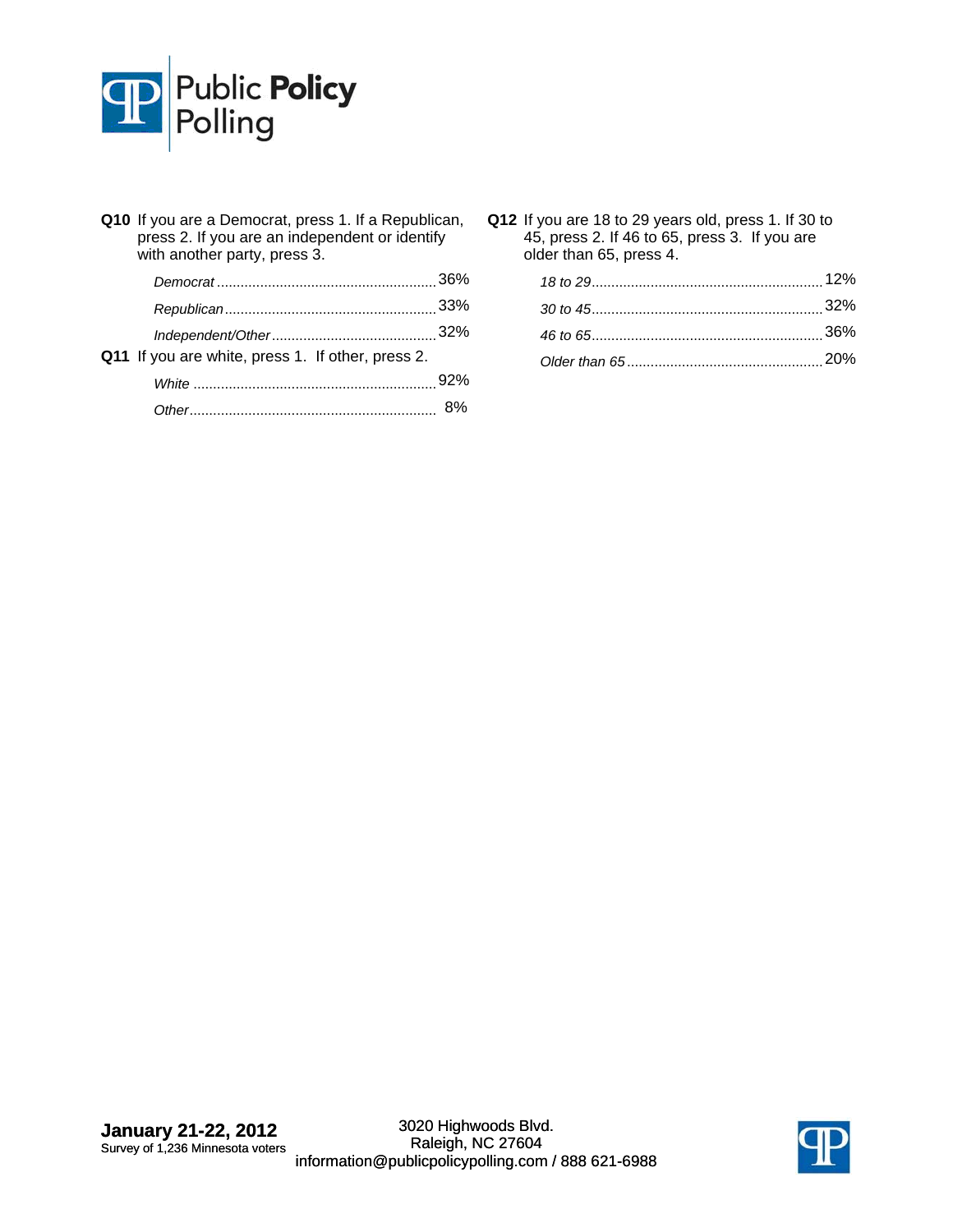

|                                              |      | <b>2008 Vote</b>       |     |                                       |  |
|----------------------------------------------|------|------------------------|-----|---------------------------------------|--|
|                                              | Base | John l<br>McCain Obama |     | Barack Someone else/Don't<br>remember |  |
| Should WI Recall<br>Walker?                  |      |                        |     |                                       |  |
| Wisconsin voters 38%<br>should recall Walker |      | 8%                     | 65% | 26%                                   |  |
| They should not 38%                          |      | 70%                    | 12% | 47%                                   |  |
| Not sure 23%                                 |      | 22%                    | 23% | 28%                                   |  |

|                                                                                                                                          |      | <b>2008 Vote</b> |       |                                       |
|------------------------------------------------------------------------------------------------------------------------------------------|------|------------------|-------|---------------------------------------|
|                                                                                                                                          | Base | John<br>McCain I | Obama | Barack Someone else/Don't<br>remember |
| <b>Should Constitution</b><br>Be Amended So 3/5<br><b>Required to Raise</b><br>Taxes?                                                    |      |                  |       |                                       |
| Would support a co- 36%<br>nstitutional amend-<br>ment requiring a su-<br>permajority of state<br>legislators in order<br>to raise taxes |      | 53%              | 21%   | 49%                                   |
| Would not 39%                                                                                                                            |      | 21%              | 55%   | 19%                                   |
| Notsure l                                                                                                                                | 25%  | 26%              | 24%   | 32%                                   |

|                                                                                                |      | <b>2008 Vote</b>     |     |                                         |  |
|------------------------------------------------------------------------------------------------|------|----------------------|-----|-----------------------------------------|--|
|                                                                                                | Base | John<br>McCain Obama |     | Barack   Someone else/Don't<br>remember |  |
| <b>Should Constitution</b><br>Be Amended to<br><b>Prevent Gov't</b><br>Shutdowns?              |      |                      |     |                                         |  |
| Would support a<br>constitutional<br>amendment to<br>prevent a state<br>government<br>shutdown | 56%  | 64%                  | 51% | 53%                                     |  |
| Would not 27%                                                                                  |      | 22%                  | 32% | 27%                                     |  |
| Notsure                                                                                        | 16%  | 14%                  | 17% | 20%                                     |  |

|                                                                                                  |      |                      | <b>2008 Vote</b> |                                       |  |  |
|--------------------------------------------------------------------------------------------------|------|----------------------|------------------|---------------------------------------|--|--|
|                                                                                                  | Base | John<br>McCain Obama |                  | Barack Someone else/Don't<br>remember |  |  |
| <b>Should US Use Force</b><br>to Prevent Iran<br>Nuke?                                           |      |                      |                  |                                       |  |  |
| The U.S. should use I<br>military force to<br>prevent Iran from<br>obtaining a nuclear<br>weapon | 40%  | 55%                  | 30%              | 23%                                   |  |  |
| It should not 37%                                                                                |      | 21%                  | 49%              | 49%                                   |  |  |
| Not sure 23%                                                                                     |      | 24%                  | 21%              | 28%                                   |  |  |

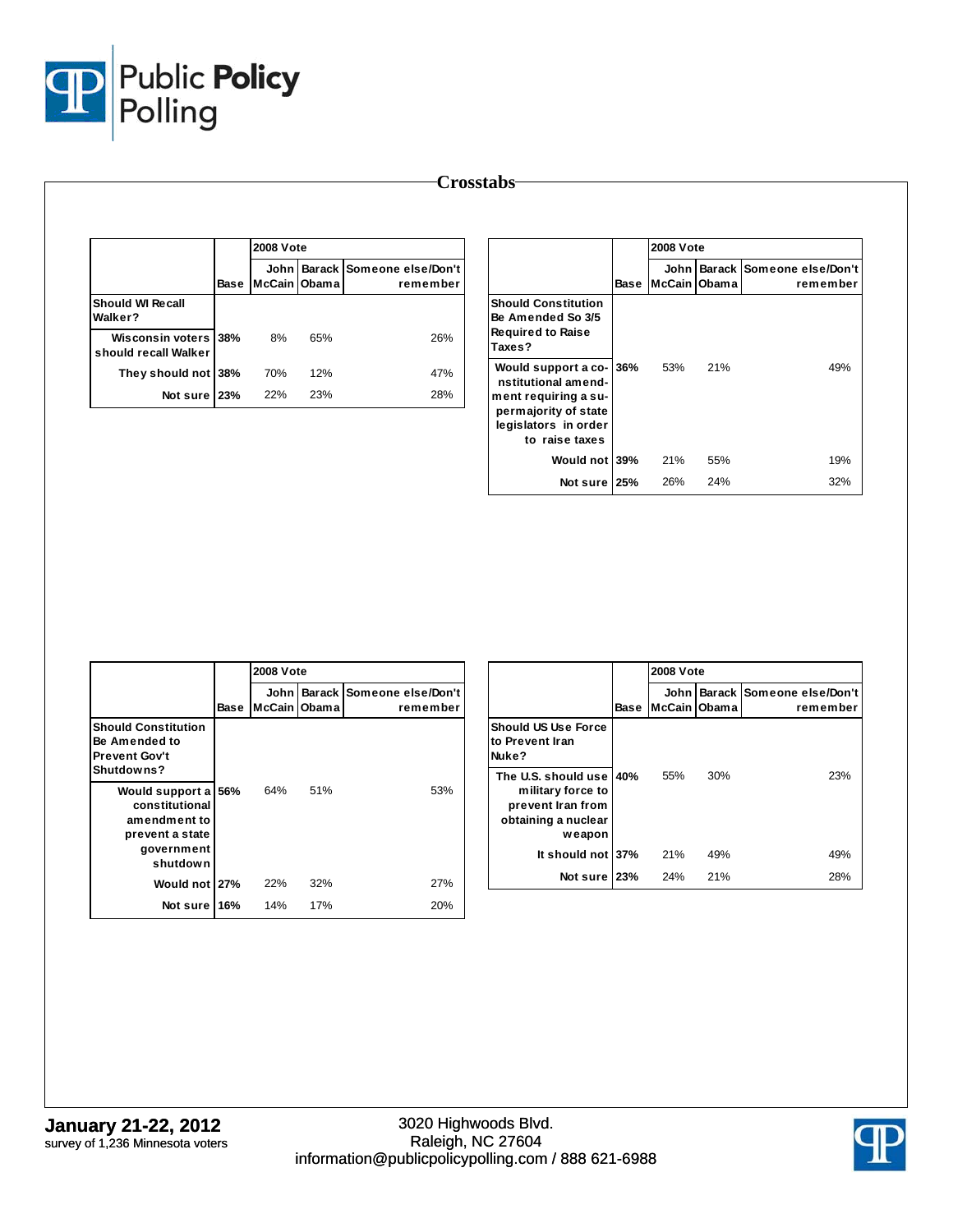

|                                                                                    |      | <b>2008 Vote</b>       |     |                                       |
|------------------------------------------------------------------------------------|------|------------------------|-----|---------------------------------------|
|                                                                                    | Base | John l<br>McCain Obama |     | Barack Someone else/Don't<br>remember |
| <b>Should Constitution</b><br>Be Amended to<br><b>Require Photo ID to</b><br>Vote? |      |                        |     |                                       |
| Voters should be<br>required to show a<br>photo ID before<br>voting                | 65%  | 90%                    | 44% | 78%                                   |
| Don't think they<br>should be                                                      | 30%  | 7%                     | 50% | 18%                                   |
| Not sure                                                                           | 4%   | 3%                     | 6%  | 5%                                    |

|                                               |             | <b>2008 Vote</b>     |     |                                       |  |
|-----------------------------------------------|-------------|----------------------|-----|---------------------------------------|--|
|                                               | <b>Base</b> | John<br>McCain Obama |     | Barack Someone else/Don't<br>remember |  |
| Support/Oppose<br><b>SOPA</b>                 |             |                      |     |                                       |  |
| <b>Support</b>                                | 5%          | 6%                   | 3%  | 8%                                    |  |
| Oppose                                        | 32%         | 26%                  | 36% | 35%                                   |  |
| No idea what the<br>heck I'm talking<br>about | 64%         | 69%                  | 61% | 57%                                   |  |

|                                              |      |                | Ideology      |                  |                                       |      |  |
|----------------------------------------------|------|----------------|---------------|------------------|---------------------------------------|------|--|
|                                              | Base | <b>liberal</b> | Very Somewhat | liberal Moderate | Somewhat<br>conservative conservative | Verv |  |
| <b>Should WI Recall</b><br>Walker?           |      |                |               |                  |                                       |      |  |
| Wisconsin voters 38%<br>should recall Walker |      | 75%            | 64%           | 46%              | 12%                                   | 5%   |  |
| They should not 38%                          |      | 8%             | 10%           | 26%              | 67%                                   | 76%  |  |
| Not sure 23%                                 |      | 17%            | 26%           | 27%              | 21%                                   | 19%  |  |

|                                                                                                                                          |      | Ideology        |                 |     |                                                        |      |
|------------------------------------------------------------------------------------------------------------------------------------------|------|-----------------|-----------------|-----|--------------------------------------------------------|------|
|                                                                                                                                          | Base | Very<br>liberal | <b>Somewhat</b> |     | Somewhat<br>liberal Moderate conservative conservative | Verv |
| <b>Should Constitution</b><br>Be Amended So 3/5<br><b>Required to Raise</b><br>Taxes?                                                    |      |                 |                 |     |                                                        |      |
| Would support a co- 36%<br>nstitutional amend-<br>ment requiring a su-<br>permajority of state<br>legislators in order<br>to raise taxes |      | 18%             | 19%             | 27% | 48%                                                    | 68%  |
| Would not 39%                                                                                                                            |      | 61%             | 54%             | 47% | 24%                                                    | 10%  |
| Not sure                                                                                                                                 | 25%  | 21%             | 27%             | 26% | 28%                                                    | 22%  |

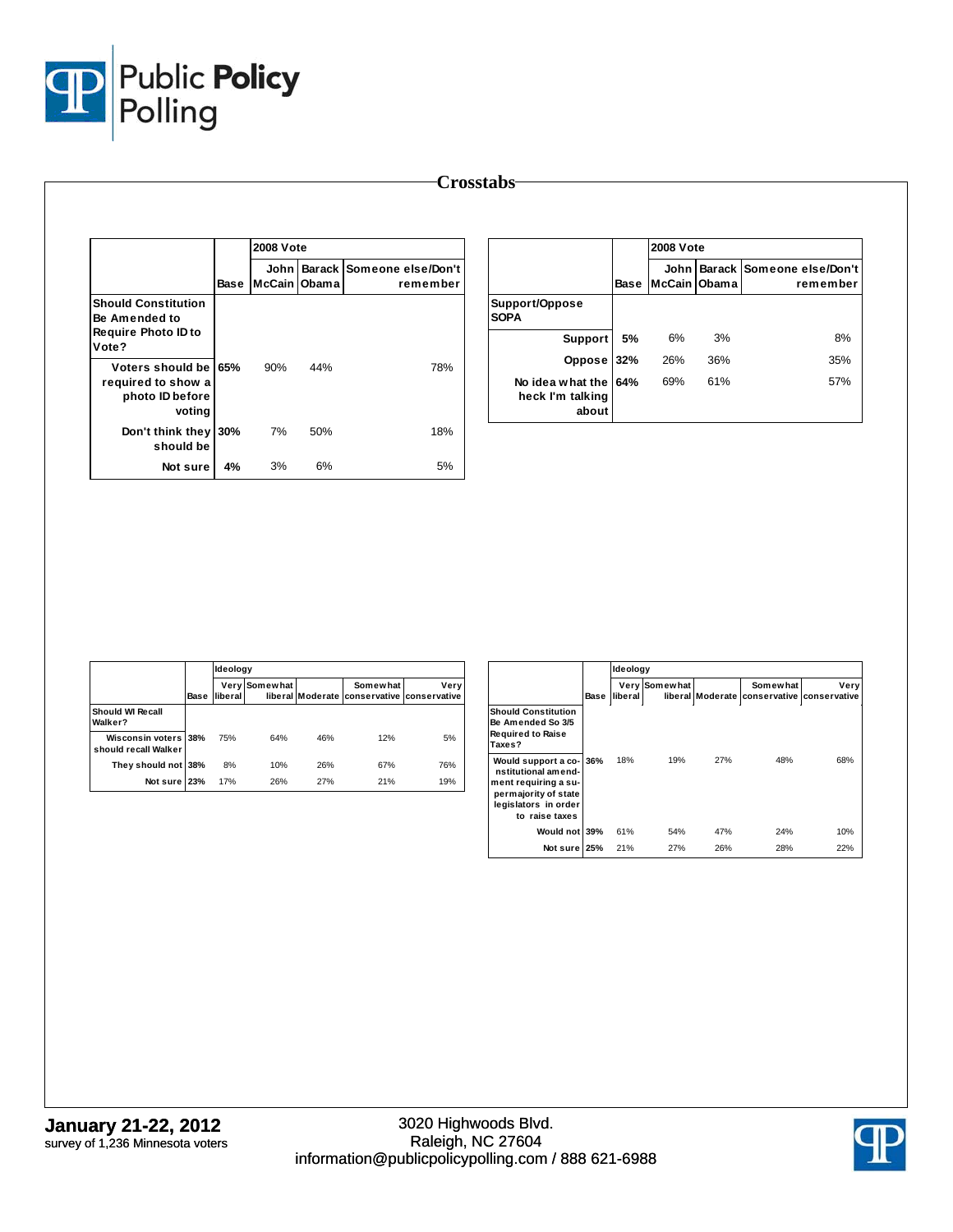

|                                                                                                    |      | Ideology |               |     |                                                               |      |
|----------------------------------------------------------------------------------------------------|------|----------|---------------|-----|---------------------------------------------------------------|------|
|                                                                                                    | Base | liberal  | Very Somewhat |     | <b>Somewhat</b><br>liberal Moderate conservative conservative | Very |
| <b>Should Constitution</b><br>Be Amended to<br><b>Prevent Gov't</b><br>Shutdowns?                  |      |          |               |     |                                                               |      |
| Would support a 56%<br>constitutional<br>amendment to<br>prevent a state<br>government<br>shutdown |      | 39%      | 53%           | 58% | 61%                                                           | 62%  |
| Would not 27%                                                                                      |      | 47%      | 24%           | 30% | 23%                                                           | 21%  |
| Not sure 16%                                                                                       |      | 14%      | 23%           | 12% | 16%                                                           | 17%  |

|                                                                                                    |      | Ideology        |                 |     |                                                        |      |  |  |
|----------------------------------------------------------------------------------------------------|------|-----------------|-----------------|-----|--------------------------------------------------------|------|--|--|
|                                                                                                    | Base | Very<br>liberal | <b>Somewhat</b> |     | Somewhat<br>liberal Moderate conservative conservative | Very |  |  |
| Should US Use Force<br>to Prevent Iran<br>Nuke?                                                    |      |                 |                 |     |                                                        |      |  |  |
| The U.S. should use 40%<br>military force to<br>prevent Iran from<br>obtaining a nuclear<br>weapon |      | 20%             | 24%             | 38% | 48%                                                    | 65%  |  |  |
| It should not 37%                                                                                  |      | 64%             | 51%             | 41% | 24%                                                    | 15%  |  |  |
| Not sure 23%                                                                                       |      | 16%             | 25%             | 21% | 28%                                                    | 21%  |  |  |

|                                                                                    |      |         | <b>Ideology</b> |     |                                                        |      |  |  |  |  |
|------------------------------------------------------------------------------------|------|---------|-----------------|-----|--------------------------------------------------------|------|--|--|--|--|
|                                                                                    | Base | liberal | Very Somewhat   |     | Somewhat<br>liberal Moderate conservative conservative | Very |  |  |  |  |
| <b>Should Constitution</b><br>Be Amended to<br><b>Require Photo ID to</b><br>Vote? |      |         |                 |     |                                                        |      |  |  |  |  |
| Voters should be 65%<br>required to show a<br>photo ID before<br>voting            |      | 34%     | 44%             | 61% | 85%                                                    | 95%  |  |  |  |  |
| Don't think they<br>should be                                                      | 30%  | 62%     | 51%             | 34% | 12%                                                    | 2%   |  |  |  |  |
| Not sure                                                                           | 4%   | 4%      | 6%              | 5%  | 4%                                                     | 3%   |  |  |  |  |

|                                               |      | Ideology |               |     |                                                        |      |  |  |
|-----------------------------------------------|------|----------|---------------|-----|--------------------------------------------------------|------|--|--|
|                                               | Base | liberal  | Very Somewhat |     | Somewhat<br>liberal Moderate conservative conservative | Very |  |  |
| Support/Oppose<br><b>SOPA</b>                 |      |          |               |     |                                                        |      |  |  |
| <b>Support</b>                                | 5%   | 2%       | 5%            | 3%  | 5%                                                     | 7%   |  |  |
| Oppose                                        | 32%  | 49%      | 34%           | 30% | 29%                                                    | 25%  |  |  |
| No idea what the<br>heck I'm talking<br>about | 64%  | 49%      | 61%           | 67% | 66%                                                    | 67%  |  |  |

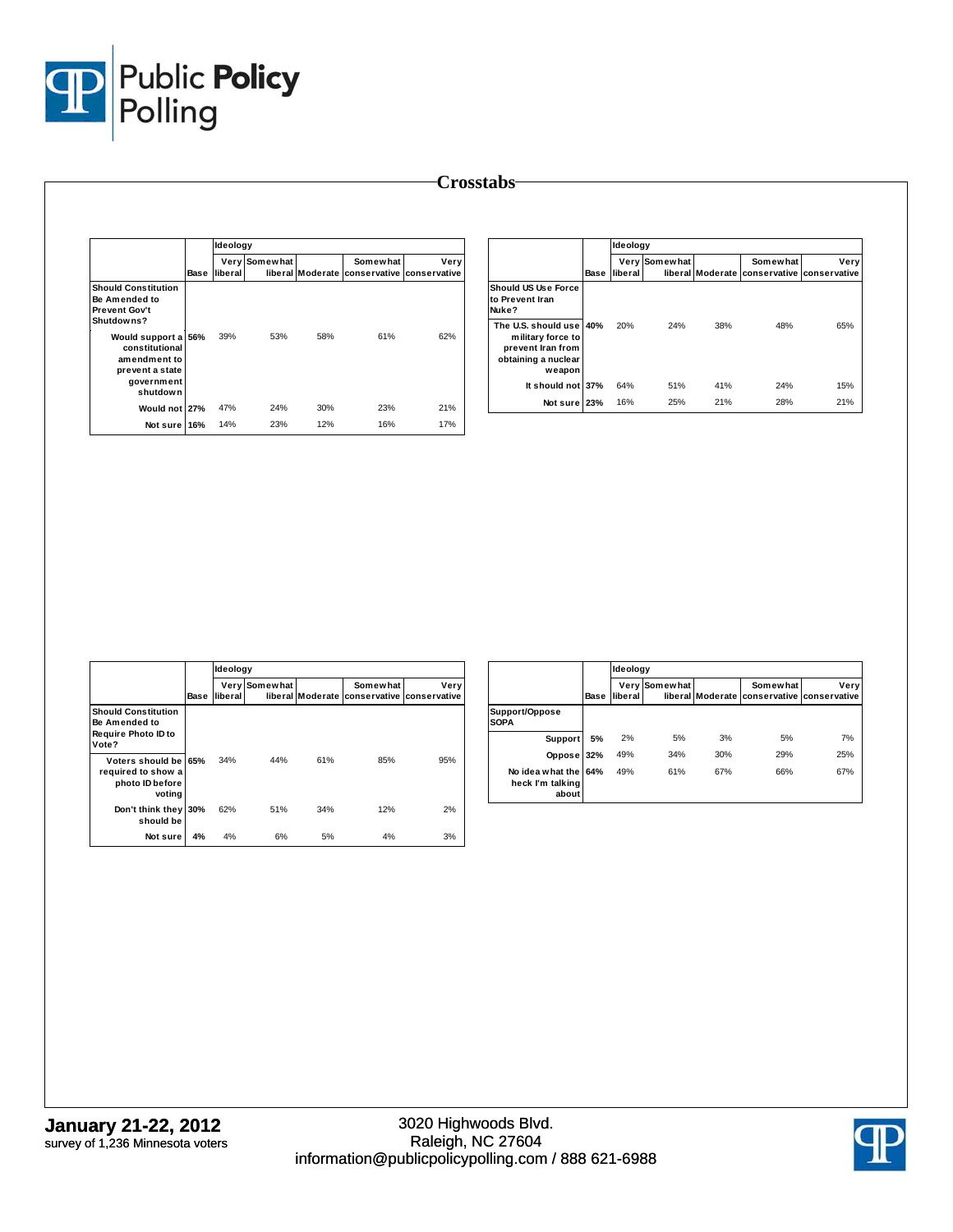

|                                              |             | Gender |     |
|----------------------------------------------|-------------|--------|-----|
|                                              | <b>Base</b> | Woman  | Man |
| <b>Should WI Recall</b><br>Walker?           |             |        |     |
| Wisconsin voters 38%<br>should recall Walker |             | 39%    | 38% |
| They should not 38%                          |             | 31%    | 47% |
| Not sure 23%                                 |             | 30%    | 16% |

|                                                                                                                                          |      | Gender |     |
|------------------------------------------------------------------------------------------------------------------------------------------|------|--------|-----|
|                                                                                                                                          | Base | Woman  | Man |
| <b>Should Constitution</b><br>Be Amended So 3/5<br><b>Required to Raise</b><br>Taxes?                                                    |      |        |     |
| Would support a co- 36%<br>nstitutional amend-<br>ment requiring a su-<br>permajority of state<br>legislators in order<br>to raise taxes |      | 30%    | 43% |
| Would not 39%                                                                                                                            |      | 36%    | 42% |
| Not sure 25%                                                                                                                             |      | 35%    | 15% |

|                                                                                                    |      | Gender       |     |
|----------------------------------------------------------------------------------------------------|------|--------------|-----|
|                                                                                                    | Base | <b>Woman</b> | Man |
| <b>Should Constitution</b><br>Be Amended to<br>Prevent Gov't<br>Shutdowns?                         |      |              |     |
| Would support a 56%<br>constitutional<br>amendment to<br>prevent a state<br>government<br>shutdown |      | 56% 57%      |     |
| Would not 27%                                                                                      |      | 25%          | 30% |
| Notsure 16%                                                                                        |      | 19%          | 14% |

|                                                                                                |             | Gender       |     |  |
|------------------------------------------------------------------------------------------------|-------------|--------------|-----|--|
|                                                                                                | <b>Base</b> | <b>Woman</b> | Man |  |
| <b>Should US Use Force</b><br>to Prevent Iran<br>Nuke?                                         |             |              |     |  |
| The U.S. should use<br>military force to<br>prevent Iran from<br>obtaining a nuclear<br>weapon | 40%         | 33%          | 47% |  |
| It should not 37%                                                                              |             | 40%          | 35% |  |
| Not sure                                                                                       | 23%         | 27%          | 18% |  |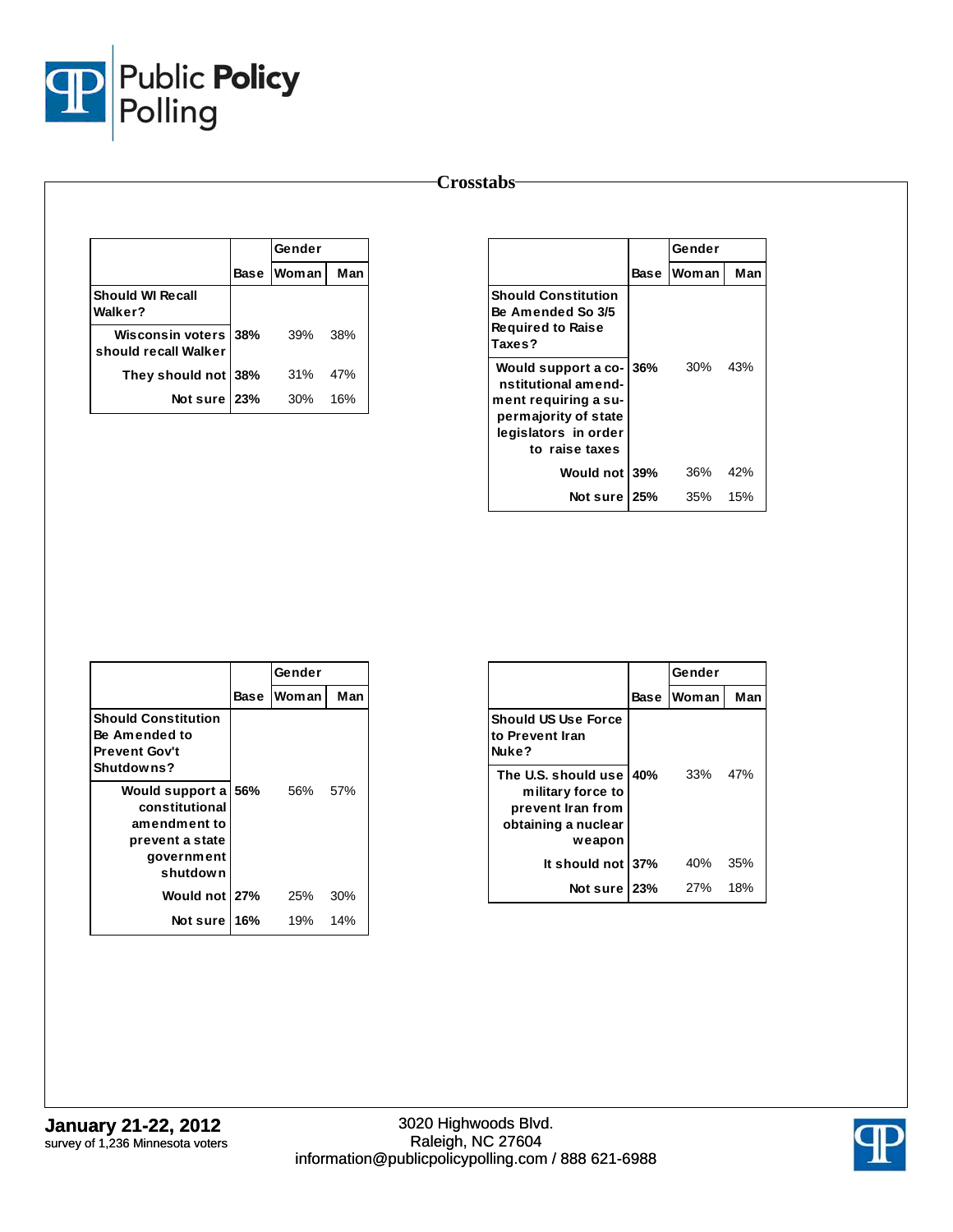

|                                                 |      |        |     | <b>Crosstabs</b>                              |             |        |     |
|-------------------------------------------------|------|--------|-----|-----------------------------------------------|-------------|--------|-----|
|                                                 |      | Gender |     |                                               |             | Gender |     |
|                                                 | Base | Woman  | Man |                                               | <b>Base</b> | Woman  | Man |
| <b>Should Constitution</b><br>Be Amended to     |      |        |     | Support/Oppose<br><b>SOPA</b>                 |             |        |     |
| <b>Require Photo ID to</b><br>Vote?             |      |        |     | <b>Support</b>                                | 5%          | 4%     | 5%  |
| Voters should be 65%                            |      | 64%    | 67% | Oppose                                        | 32%         | 28%    | 36% |
| required to show a<br>photo ID before<br>voting |      |        |     | No idea what the<br>heck I'm talking<br>about | 64%         | 68%    | 59% |
| Don't think they 30%<br>should be               |      | 31%    | 29% |                                               |             |        |     |
| Not sure                                        | 4%   | 5%     | 4%  |                                               |             |        |     |

|                                              |      | Party |     |                                       |  |  |  |
|----------------------------------------------|------|-------|-----|---------------------------------------|--|--|--|
|                                              | Base |       |     | Democrat Republican Independent/Other |  |  |  |
| Should WI Recall<br>Walker?                  |      |       |     |                                       |  |  |  |
| Wisconsin voters 38%<br>should recall Walker |      | 72%   | 6%  | 34%                                   |  |  |  |
| They should not 38%                          |      | 7%    | 74% | 37%                                   |  |  |  |
| Not sure 23%                                 |      | 21%   | 20% | 28%                                   |  |  |  |

|                                                                                                                                          |             | Party    |     |                              |
|------------------------------------------------------------------------------------------------------------------------------------------|-------------|----------|-----|------------------------------|
|                                                                                                                                          | <b>Base</b> | Democrat |     | Republican Independent/Other |
| <b>Should Constitution</b><br>Be Amended So 3/5<br><b>Required to Raise</b><br>lTaxes?                                                   |             |          |     |                              |
| Would support a co-136%<br>nstitutional amend-<br>ment requiring a su-<br>permajority of state<br>legislators in order<br>to raise taxes |             | 17%      | 54% | 37%                          |
| Would not 39%                                                                                                                            |             | 58%      | 18% | 39%                          |
| Notsure                                                                                                                                  | 25%         | 25%      | 27% | 24%                          |

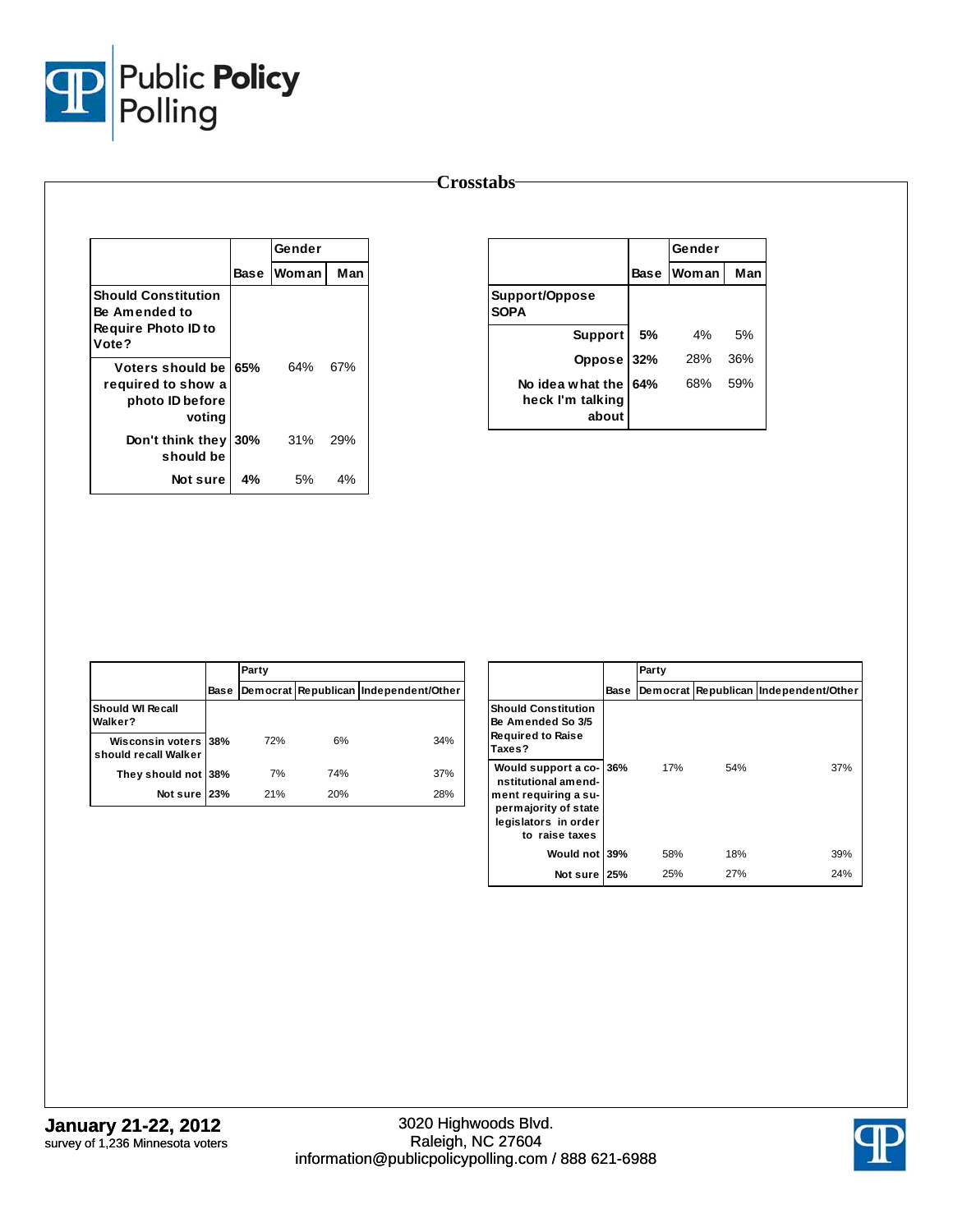

|                                                                            | Party |     |                                            |                                                                                                      |             | Party |     |                                       |
|----------------------------------------------------------------------------|-------|-----|--------------------------------------------|------------------------------------------------------------------------------------------------------|-------------|-------|-----|---------------------------------------|
|                                                                            |       |     | Base Democrat Republican Independent/Other |                                                                                                      | <b>Base</b> |       |     | Democrat Republican Independent/Other |
| <b>Should Constitution</b><br>Be Amended to<br>Prevent Gov't<br>Shutdowns? |       |     |                                            | Should US Use Force<br>lto Prevent Iran<br>Nuke?                                                     |             |       |     |                                       |
| Would support a 56%<br>constitutional<br>amendment to<br>prevent a state   | 47%   | 66% | 57%                                        | The U.S. should use   40%<br>military force to<br>prevent Iran from<br>obtaining a nuclear<br>weapon |             | 29%   | 56% | 35%                                   |
| government<br>shutdown                                                     |       |     |                                            | It should not 37%                                                                                    |             | 53%   | 21% | 37%                                   |
| Would not 27%                                                              | 34%   | 20% | 29%                                        | Not sure 23%                                                                                         |             | 19%   | 22% | 27%                                   |
| Not sure 16%                                                               | 19%   | 15% | 14%                                        |                                                                                                      |             |       |     |                                       |

| <b>Should US Use Force</b><br>lto Prevent Iran<br>Nuke?                                            |     |     |     |     |
|----------------------------------------------------------------------------------------------------|-----|-----|-----|-----|
| The U.S. should use 40%<br>military force to<br>prevent Iran from<br>obtaining a nuclear<br>weapon |     | 29% | 56% | 35% |
| It should not 37%                                                                                  |     | 53% | 21% | 37% |
| Not sure                                                                                           | 23% | 19% | 22% | 27% |
|                                                                                                    |     |     |     |     |

|                                                                                    |      | Party |     |                                       |  |  |  |  |  |
|------------------------------------------------------------------------------------|------|-------|-----|---------------------------------------|--|--|--|--|--|
|                                                                                    | Base |       |     | Democrat Republican Independent/Other |  |  |  |  |  |
| <b>Should Constitution</b><br>Be Amended to<br><b>Require Photo ID to</b><br>Vote? |      |       |     |                                       |  |  |  |  |  |
| Voters should be 65%<br>required to show a<br>photo ID before<br>voting            |      | 38%   | 90% | 70%                                   |  |  |  |  |  |
| Don't think they<br>should be                                                      | 30%  | 56%   | 8%  | 26%                                   |  |  |  |  |  |
| Not sure                                                                           | 4%   | 6%    | 2%  | 5%                                    |  |  |  |  |  |

|                                                   |      | Party |     |                                       |  |  |  |  |
|---------------------------------------------------|------|-------|-----|---------------------------------------|--|--|--|--|
|                                                   | Base |       |     | Democrat Republican Independent/Other |  |  |  |  |
| Support/Oppose<br><b>SOPA</b>                     |      |       |     |                                       |  |  |  |  |
| <b>Support</b>                                    | 5%   | 4%    | 7%  | 3%                                    |  |  |  |  |
| Oppose 32%                                        |      | 37%   | 27% | 30%                                   |  |  |  |  |
| No idea what the 64%<br>heck I'm talking<br>about |      | 59%   | 65% | 68%                                   |  |  |  |  |

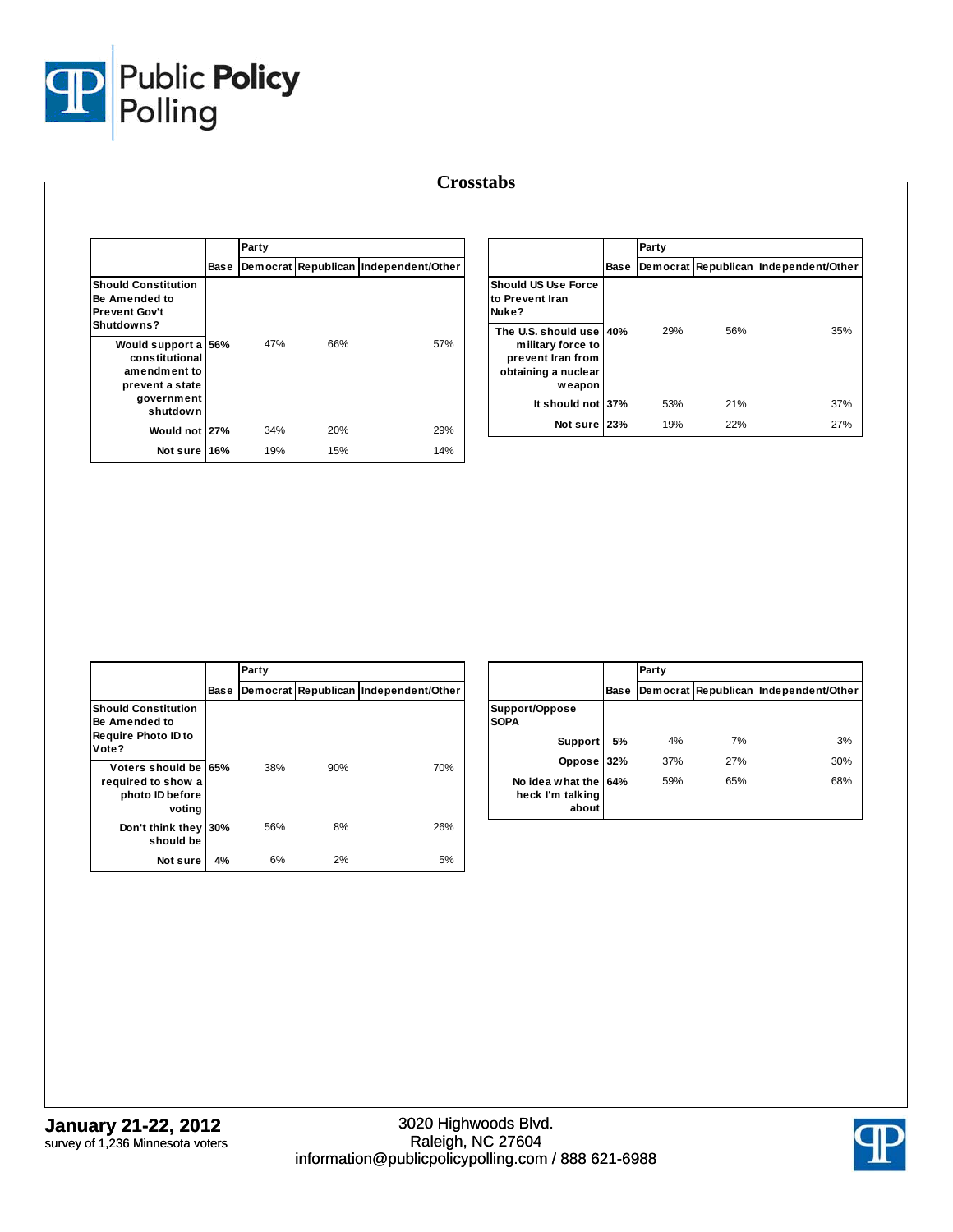

|                                                  | Race             |     |
|--------------------------------------------------|------------------|-----|
|                                                  | Base White Other |     |
| <b>Should WI Recall</b><br>Walker?               |                  |     |
| Wisconsin voters 38% 38%<br>should recall Walker |                  | 48% |
| They should not 38% 39% 31%                      |                  |     |
| Not sure $23\%$ 23%                              |                  | 20% |

|                                                                                                                                          |      | Race               |     |  |
|------------------------------------------------------------------------------------------------------------------------------------------|------|--------------------|-----|--|
|                                                                                                                                          | Base | <b>White Other</b> |     |  |
| <b>Should Constitution</b><br>Be Amended So 3/5<br><b>Required to Raise</b><br>Taxes?                                                    |      |                    |     |  |
| Would support a co- 36%<br>nstitutional amend-<br>ment requiring a su-<br>permajority of state<br>legislators in order<br>to raise taxes |      | 36%                | 30% |  |
| Would not 39%                                                                                                                            |      | 38%                | 47% |  |
| Notsure 25%                                                                                                                              |      | 25%                | 24% |  |

|                                                                                                            | Race                    |     |
|------------------------------------------------------------------------------------------------------------|-------------------------|-----|
|                                                                                                            | <b>Base White Other</b> |     |
| <b>Should Constitution</b><br>Be Amended to<br>Prevent Gov't<br><b>Shutdowns?</b>                          |                         |     |
| Would support a 56% 57% 54%<br>constitutional<br>amendment to<br>prevent a state<br>government<br>shutdown |                         |     |
| Would not 27% 27%                                                                                          |                         | 34% |
| Notsure 16% 17%                                                                                            |                         | 13% |

|                                                                                                |             | Race               |     |
|------------------------------------------------------------------------------------------------|-------------|--------------------|-----|
|                                                                                                | <b>Base</b> | <b>White Other</b> |     |
| <b>Should US Use Force</b><br>to Prevent Iran<br>Nuke?                                         |             |                    |     |
| The U.S. should use<br>military force to<br>prevent Iran from<br>obtaining a nuclear<br>weapon | 40% 40%     |                    | 39% |
| It should not 37%                                                                              |             | 37%                | 42% |
| Not sure 23%                                                                                   |             | 23%                | 19% |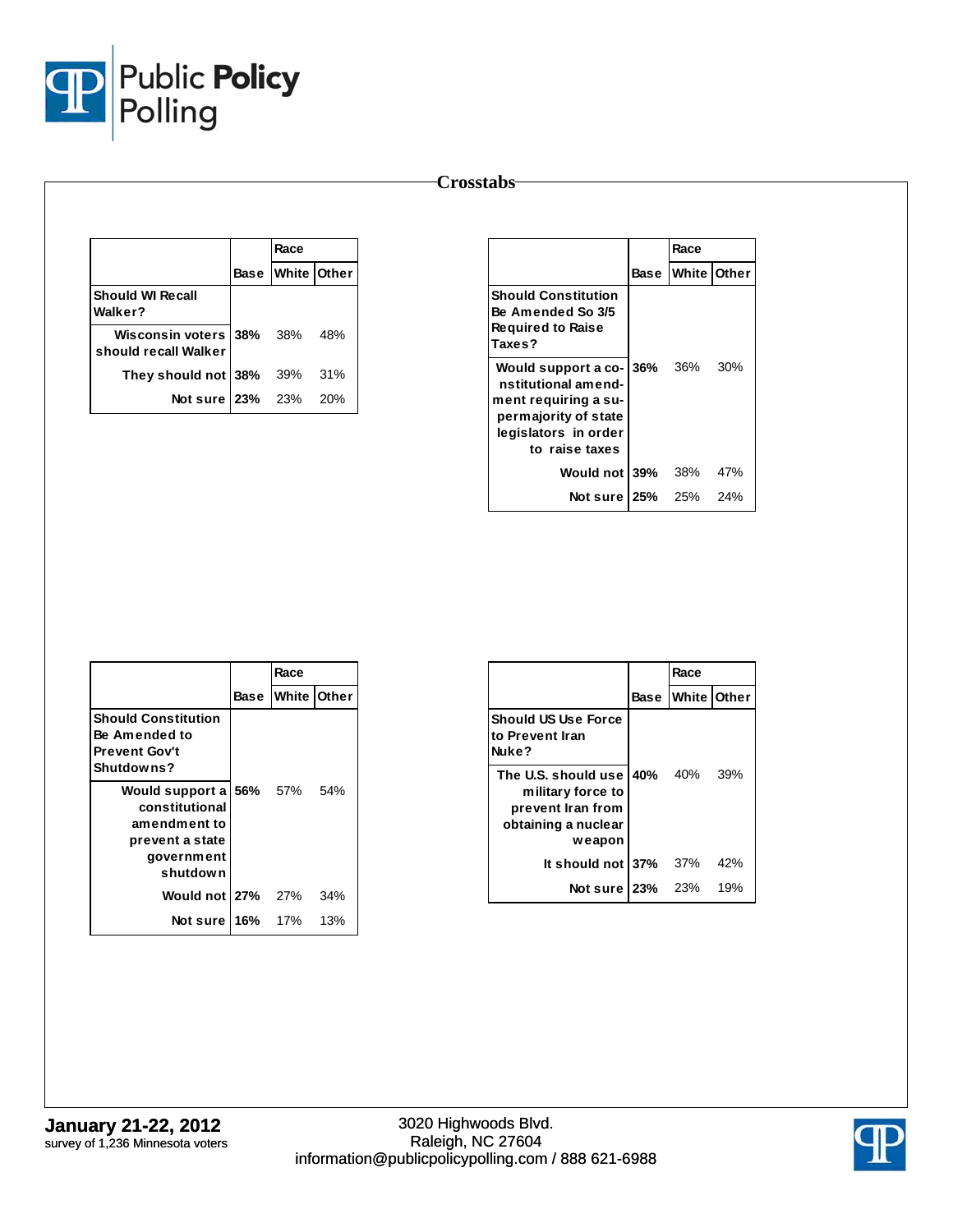

**Not sure**

|                                                 |             |                    |     | <b>Crosstabs</b>                                  |             |             |     |
|-------------------------------------------------|-------------|--------------------|-----|---------------------------------------------------|-------------|-------------|-----|
|                                                 |             | Race               |     |                                                   |             | Race        |     |
|                                                 | <b>Base</b> | <b>White Other</b> |     |                                                   | <b>Base</b> | White Other |     |
| <b>Should Constitution</b><br>Be Amended to     |             |                    |     | Support/Oppose<br><b>SOPA</b>                     |             |             |     |
| <b>Require Photo ID to</b><br>Vote?             |             |                    |     | <b>Support</b>                                    | 5%          | 5%          | 4%  |
| Voters should be 65%                            |             | 66%                | 58% | Oppose                                            | 32%         | 31%         | 34% |
| required to show a<br>photo ID before<br>voting |             |                    |     | No idea what the 64%<br>heck I'm talking<br>about |             | 64%         | 62% |
| Don't think they 30%<br>should be               |             | 30%                | 33% |                                                   |             |             |     |

|                                                  |             | Age             |             |             |                         |
|--------------------------------------------------|-------------|-----------------|-------------|-------------|-------------------------|
|                                                  | <b>Base</b> | 18 to $ $<br>29 | 30 to<br>45 | 46 to<br>65 | <b>Older</b><br>than 65 |
| <b>Should WI Recall</b><br>Walker?               |             |                 |             |             |                         |
| Wisconsin voters 38% 43%<br>should recall Walker |             |                 | -36%        | 39%         | 39%                     |
| They should not 38%                              |             | 24% 44%         |             | 40%         | 36%                     |
| <b>Not sure 23%</b> 34% 20%                      |             |                 |             | 21%         | 26%                     |

**4%** 4% 10%

|                                                                                                                                      |      | Age         |               |             |                  |
|--------------------------------------------------------------------------------------------------------------------------------------|------|-------------|---------------|-------------|------------------|
|                                                                                                                                      | Base | 18 to<br>29 | $30$ to<br>45 | 46 to<br>65 | Older<br>than 65 |
| <b>Should Constitution</b><br>Be Amended So 3/5<br><b>Required to Raise</b><br>Taxes?                                                |      |             |               |             |                  |
| Would support a co-<br>nstitutional amend-<br>ment requiring a su-<br>permajority of state<br>legislators in order<br>to raise taxes | 36%  | 32%         | 41%           | 36%         | 30%              |
| Would not                                                                                                                            | 39%  | 41%         | 43%           | 36%         | 36%              |
| Notsure                                                                                                                              | 25%  | 27%         | 16%           | 28%         | 33%              |